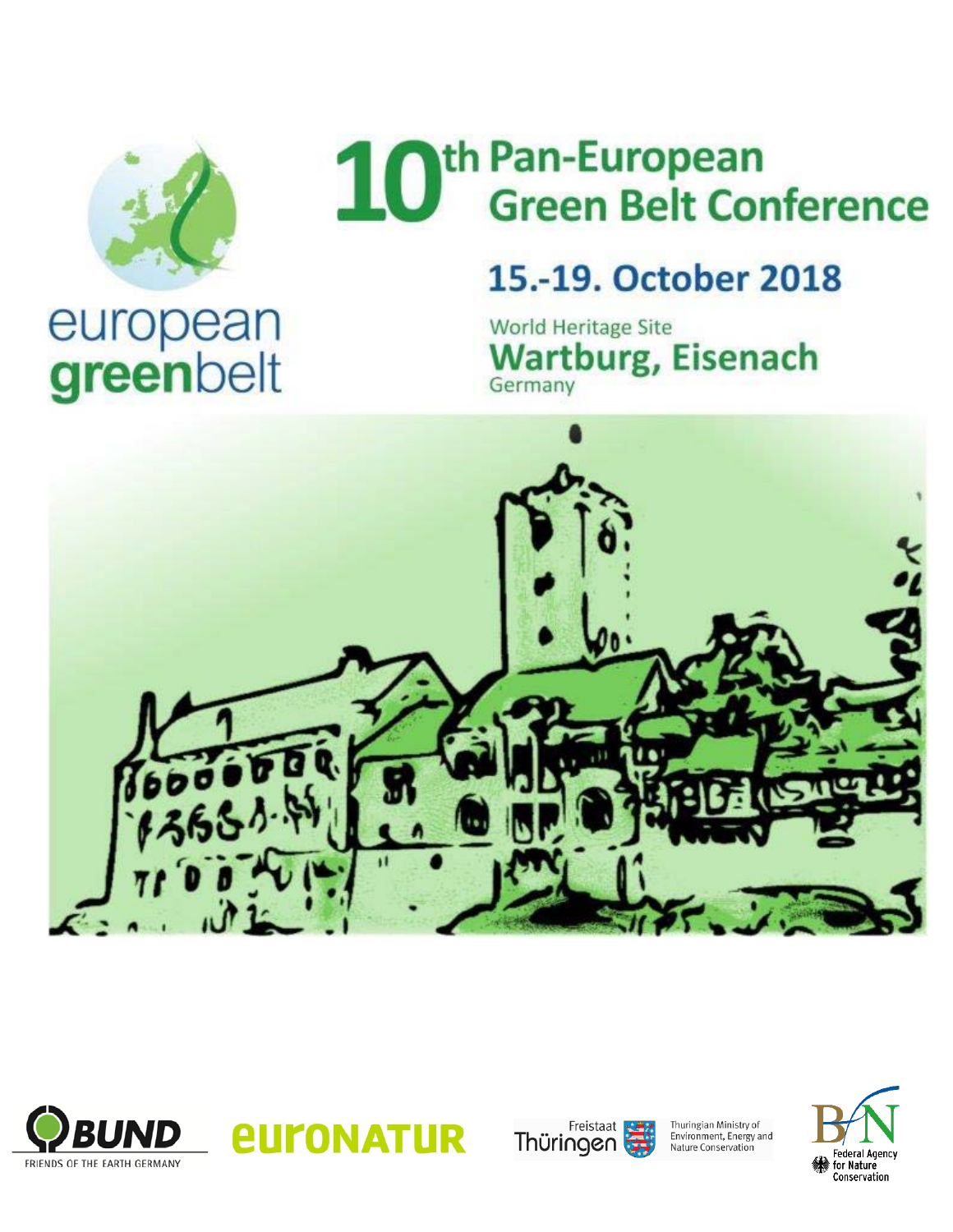### **1st session: Update from the four regions of the European Green Belt**

#### **Green Belt Fennoscandia**

**Aimo Saano**, Metsähallitus, Parks and Wildlife Finland

**Pavel Petrov**, Regional Coordinator, Karelian Research Centre of the Russian Academy of Sciences, Russia



*Figure 1: Representatives of the Green Belt Fennoscandia, © J.Buldmann/BUND*

- Since the 9th Pan-European Green Belt Conference in Koli 2016 the focus for the Green Belt of Fennoscandia (GBF) was laid on capacity building and engagement of regional and local authorities.
- The GBF has a visible role in tackling the challenges of climate change. The GBF raises awareness about the threats of climate change to ecosystems and their services. For example the Finnish Environmental Administration lists the role of the GBF in its plan for adaptation to climate change, in improving ecological connectivity as a north-south connection.
- EU-Russia Cross Border Cooperation Programmes have an important role in enhancing ecological, economic, social, cultural and environmental cooperation between Finland, Russia and Norway. The nature conservation component of the programmes should though be larger than today.
- The trilateral cooperation is based on the Memorandum of Understanding, signed in 2010. The Memorandum should be renewed for another 10 years period. This would help to further improve the cooperation in the fields of nature conservation, preservation of biodiversity as well as cultural and historical heritage.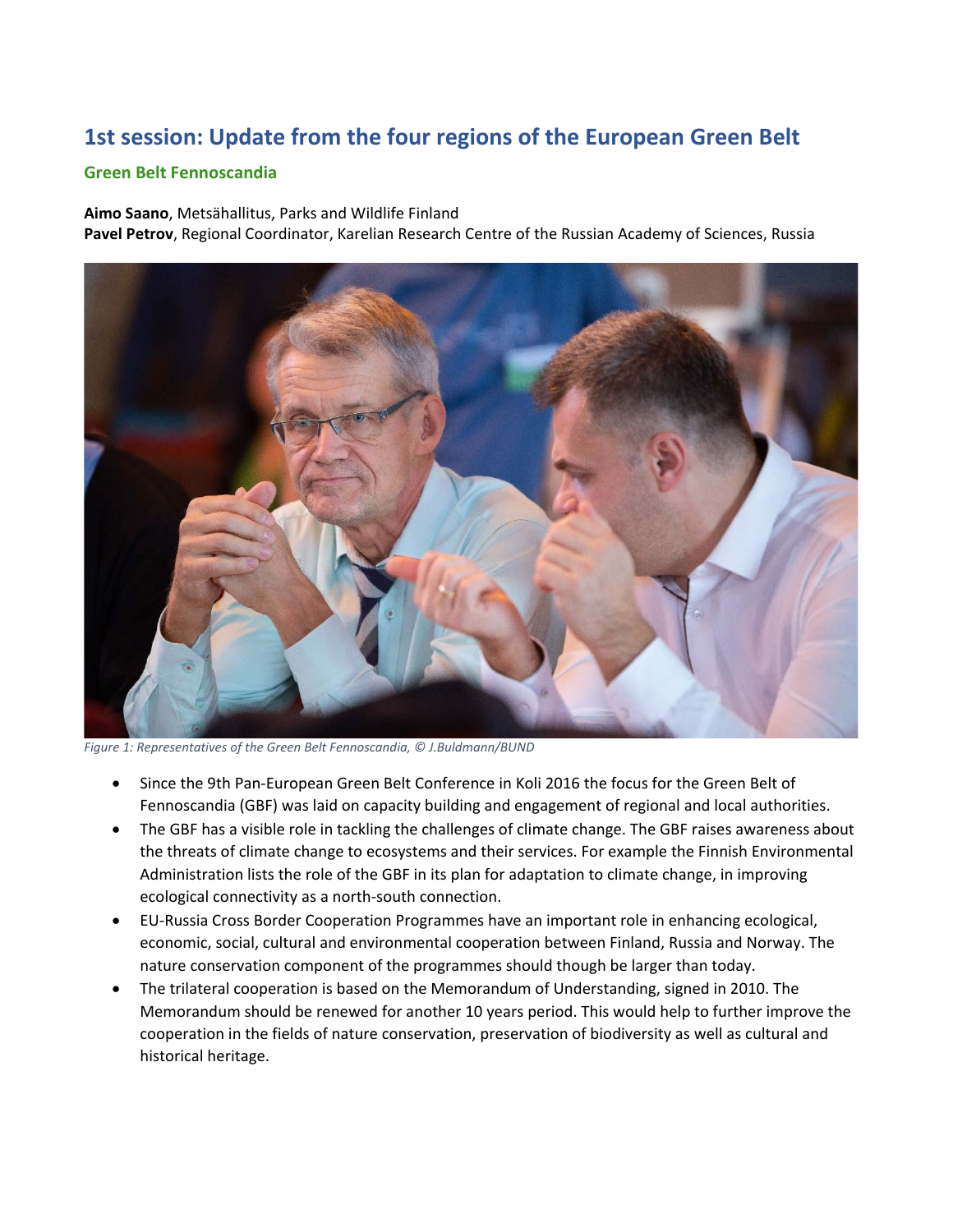#### **Baltic Green Belt**

**Jörg Schmiedel**, Regional Coordinator, BUND Mecklenburg-Western Pomerania, Germany **Ekaterina Uspenskaya**, Friends of the Baltic, Russia **Janis Matulis**, Latvian Green Movement

- Since 2016 there were many developments, especially connected with the process of setting up projects that involve external partners in the work on the Green Belt.
- At the Baltic Green Belt special problems regarding nature conservation appear due to the specific characteristics of coastal habitats. It is not possible to acquire property here and conservation measures depend on the good-will of the authorities. It costs a lot of effort to achieve sustainability in nature conservation work.
- Russian legislation is forcing NGOs to find new ways for cooperation. Some partner-NGOs were lost due to inaccurate allegations. The Network established around the European Green Belt is more important than ever, because it can support organisations in flexible ways.
- There are a high number of international and national projects and cooperations. For the future, however, the activities of social and green NGOs must be enhanced. The Baltic Sea is an industrial region, and active and creative NGOs are vital for the development of the Green Belt.



*Figure 2: Representatives of the Baltic Green Belt, © J.Buldmann/BUND*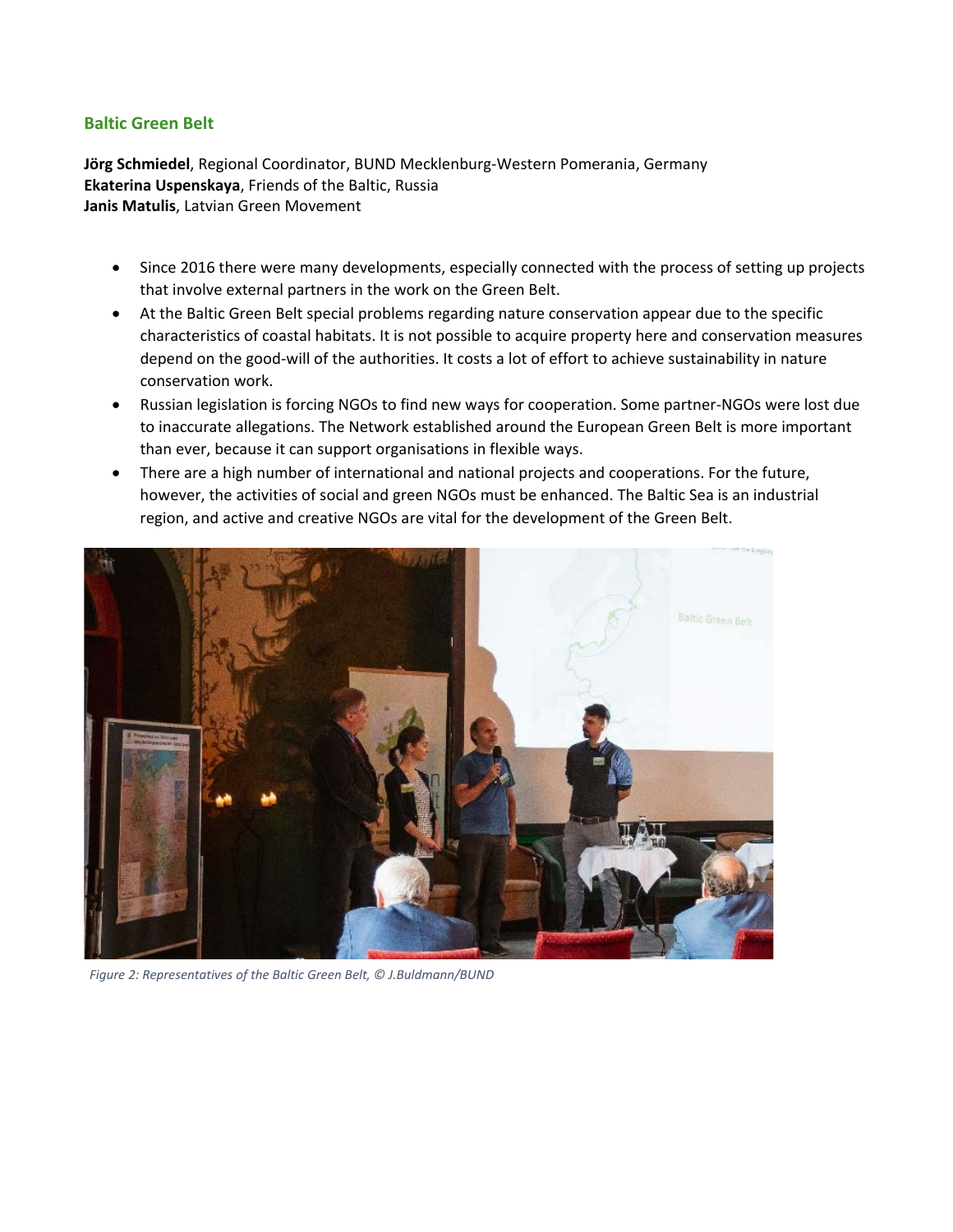#### **Central European Green Belt**

**Dr. Liana Geidezis**, Regional Coordinator, BUND Department Green Belt, Germany **Giuseppe Oriolo**, Rete Italiana EGB / Friends of the Italian Green Belt, Italy **Stanislava Dešnik**, Nature Park Goričko, Slovenia



*Figure 3: Representatives of the Central European Green Belt, © J.Buldmann/BUND*

- Due to two new EU-Projects (Interreg "DaRe to Connect" and LIFE "Life for Mires") new GOs and NGOs are integrated in the stakeholder and partner network for the European Green Belt.
- New protected areas have been established at the European Green Belt: The Styrian Mur in Austria on the border with Slovenia on 19 June 2019 was added as the last constituent to the future five-country UNESCO Biosphere Park Mur-Drava-Danube, covering also areas in Slovenia, Hungary, Croatia and Serbia.
- Some of the many public relations activities were: Leopoldschlag in Austria was awarded as a model municipality. Several activities during the GB-Days took place. Several press trips caused a great response in the media. An animated movie with the German Green Belt mascot Belty was produced and will have its premiere at this conference.
- The Rete Italiana EGB was founded in 2016 to take care of all EGB activities in Friuli Venezia Giulia. Good cooperations with the regional coordinator and the national focal point are already established. Exhibitions, local events, and excursions to the ecological and cultural heritage of the border area took place to raise awareness of the EGB among the local population. Exercise material for schools is also planned. The role of the EGB is now officially recognized in the Landscape Protection Plan of Friuli Venezia Giulia as part of the Ecological Network and main international corridor.
- Main obstacles for NGOs to initiate and implement large trans-national projects:
	- (1) The financial and human resources required for the preparation often exceed the capacities of an NGO.
	- (2) Especially for Interreg projects, the costs must be pre-financed for one year or longer. For smaller NGOs this is nearly impossible.
	- (3) For LIFE projects the own financial contribution necessary can be up to 40%. This is very high for an NGO. In Bavaria for example, regional funds help to overcome these obstacles. This is usually not the case in other regions or countries and should be reconsidered.